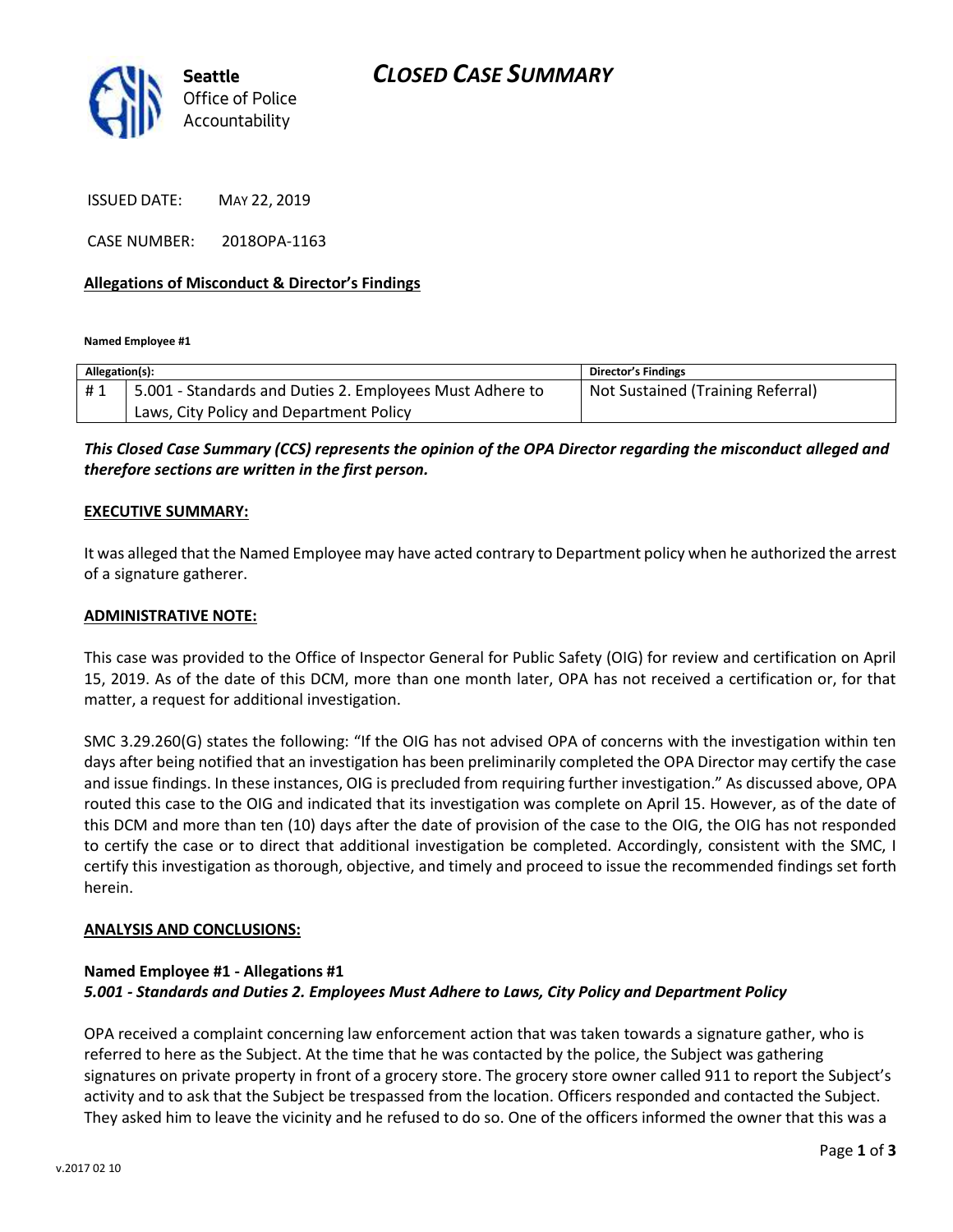

## *CLOSE CASE SUMMARY*

OPA CASE NUMBER: 2018OPA-1163

civil issue and that they could not remove the Subject from the property. They suggested that the owner seek an injunction to prohibit signature gatherers from being on the property.

The officers left the scene and screened this matter with their Sergeant, Named Employee #1 (NE#1). NE#1 gave the officers the authority to arrest the Subject if he did not agree to voluntarily leave the premises. NE#1 did not believe that the area in which the Subject was gathering signatures was the equivalent of a public forum and, as such, NE#1 concluded that he was not permitted by law to remain at that location. In support of this belief, NE#1 cited to the Washington State Supreme Court's decision *Alderwood Associations v. Washington Environmental Council*. NE#1 sent the legal authority to the officers.

The officers again contacted the Subject and told him that, based on information they had received, the Subject was, in fact, required to leave the premises. The officers cited to the holding in *Alderwood Associations* and told the Subject that, if he did not leave, he would be arrested. The Subject left. The Subject later conveyed to the Complainant that he left under "duress." The Complainant then initiated this complaint with OPA.

This incident, as well as another case in which law enforcement action was taken against a signature gatherer, caused this issue to be flagged for the North Precinct chain of command. The chain of command sought a legal opinion from the City Attorney's Office concerning how to deal with these matters.

In that opinion, the City Attorney's Office recommended that no law enforcement action be taken against signature gatherers operating on private property unless there was an active injunction prohibiting that activity. In reaching this opinion, the City Attorney's Office noted that "it is a complex analysis to determine whether signature gatherers are permitted on certain property…" Based on this legal opinion, NE#1's chain of command directed that he no longer take law enforcement action against signature gatherers unless there was an injunction in place.

At his OPA interview, NE#1 stated the following in explaining why he initially advised the officers to arrest the Subject: "since there is no Department policy restricting…signature gathering…and there's no absolute RCW law on it, that I have to be dependent upon court cases." NE#1 contended that, based on his research at the time, he believed that the caselaw supported the authority for the officers to remove the Subject from the location. NE#1 stated that he did not interpret the entrance of a grocery store to be a public forum.

However, during its investigation, OPA found April 4, 2008 Legal Bulletin that addressed this exact issue. Notably, that Legal Bulletin stated the following: "[T]he general policy is to not take enforcement action at the scene [of signature gathering] but rather to gather and report information to help determine if future enforcement action might be appropriate." The Legal Bulletin further instructed that: "The initiative signature gatherers may be approached but not detained and do not have to identify themselves to the officer."

SPD Policy 5.001-POL-2 requires that employees adhere to laws, City policy, and Department policy. This policy compels compliance with SPD directives and special orders but does not explicitly reference Legal Bulletins. However, OPA interprets this policy as also requiring that officers act in accordance with such legal directives.

Here, NE#1 acted contrary to the direction provided in the April 4 Legal Bulletin. However, for several reasons, I do not believe that this represented as violation of policy. First, at the time of the incident, this Legal Bulletin was more than ten years old. From a reading of NE#1's OPA interview, it does not appear that he was aware that it existed.